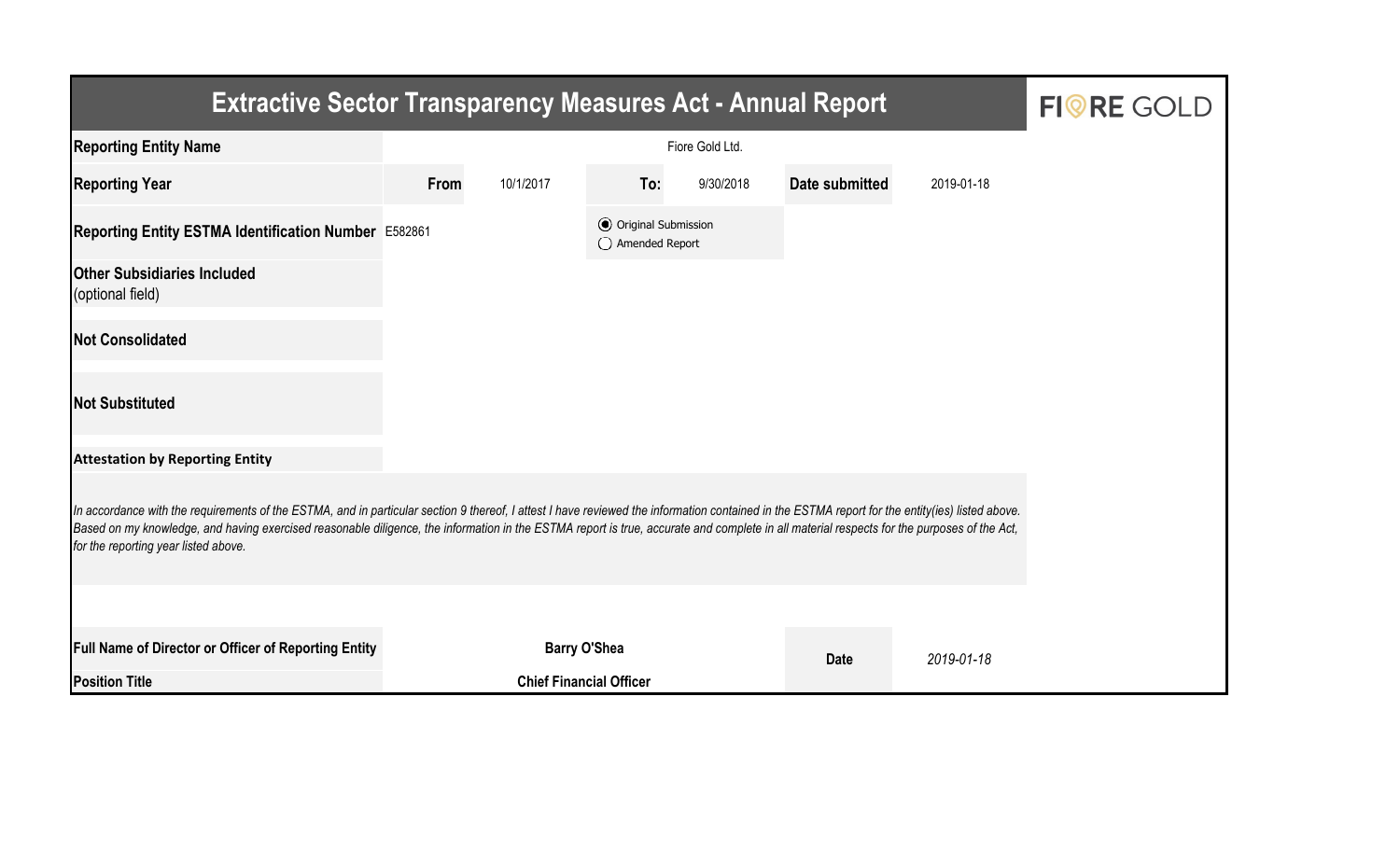| <b>Extractive Sector Transparency Measures Act - Annual Report</b>                                                                                                               |                                                              |                                                                    |                                   |           |         |                                |                |                  |                                               |                                      |              |  |  |
|----------------------------------------------------------------------------------------------------------------------------------------------------------------------------------|--------------------------------------------------------------|--------------------------------------------------------------------|-----------------------------------|-----------|---------|--------------------------------|----------------|------------------|-----------------------------------------------|--------------------------------------|--------------|--|--|
| <b>Reporting Year</b><br><b>Reporting Entity Name</b><br><b>Reporting Entity ESTMA</b><br><b>Identification Number</b><br><b>Subsidiary Reporting Entities (if</b><br>necessary) | From:                                                        | 10/1/2017                                                          | To:<br>Fiore Gold Ltd.<br>E582861 | 9/30/2018 |         | Currency of the Report USD     |                |                  |                                               |                                      |              |  |  |
|                                                                                                                                                                                  | <b>Payments by Payee</b>                                     |                                                                    |                                   |           |         |                                |                |                  |                                               |                                      |              |  |  |
| Country                                                                                                                                                                          | Payee Name                                                   | Departments, Agency, etc<br>within Payee that Received<br>Payments | Taxes                             | Royalties | Fees    | <b>Production Entitlements</b> | <b>Bonuses</b> | <b>Dividends</b> | Infrastructure<br><b>Improvement Payments</b> | <b>Total Amount paid to</b><br>Payee | <b>Notes</b> |  |  |
| United States of America                                                                                                                                                         | U.S. Department of the Interior<br>Bureau of Land Management |                                                                    |                                   |           | 453,739 |                                |                |                  |                                               | 453,739                              |              |  |  |
| United States of America                                                                                                                                                         | US Geological Survey                                         |                                                                    |                                   |           | 152,631 |                                |                |                  |                                               | 152,631                              |              |  |  |
| United States of America                                                                                                                                                         | Nevada Division of Environmental<br>Protection               |                                                                    |                                   |           | 100,942 |                                |                |                  |                                               | 100,942                              |              |  |  |
| United States of America                                                                                                                                                         | Ferry County                                                 |                                                                    |                                   |           | 6,846   |                                |                |                  |                                               | 6,846                                |              |  |  |
| United States of America                                                                                                                                                         | White Pine County                                            |                                                                    | 79,615                            |           | 33,988  |                                |                |                  |                                               | 113,603                              |              |  |  |
| United States of America                                                                                                                                                         | Nevada Department of Wildlife                                |                                                                    |                                   |           | 11,000  |                                |                |                  |                                               | 11,000                               |              |  |  |
|                                                                                                                                                                                  |                                                              |                                                                    |                                   |           |         |                                |                |                  |                                               |                                      |              |  |  |
|                                                                                                                                                                                  |                                                              |                                                                    |                                   |           |         |                                |                |                  |                                               |                                      |              |  |  |
|                                                                                                                                                                                  |                                                              |                                                                    |                                   |           |         |                                |                |                  |                                               |                                      |              |  |  |
|                                                                                                                                                                                  |                                                              |                                                                    |                                   |           |         |                                |                |                  |                                               |                                      |              |  |  |
|                                                                                                                                                                                  |                                                              |                                                                    |                                   |           |         |                                |                |                  |                                               |                                      |              |  |  |
|                                                                                                                                                                                  |                                                              |                                                                    |                                   |           |         |                                |                |                  |                                               |                                      |              |  |  |
|                                                                                                                                                                                  |                                                              |                                                                    |                                   |           |         |                                |                |                  |                                               |                                      |              |  |  |
|                                                                                                                                                                                  |                                                              |                                                                    |                                   |           |         |                                |                |                  |                                               |                                      |              |  |  |
|                                                                                                                                                                                  |                                                              |                                                                    |                                   |           |         |                                |                |                  |                                               |                                      |              |  |  |
|                                                                                                                                                                                  |                                                              |                                                                    |                                   |           |         |                                |                |                  |                                               |                                      |              |  |  |
|                                                                                                                                                                                  |                                                              |                                                                    |                                   |           |         |                                |                |                  |                                               |                                      |              |  |  |
|                                                                                                                                                                                  |                                                              |                                                                    |                                   |           |         |                                |                |                  |                                               |                                      |              |  |  |
|                                                                                                                                                                                  |                                                              |                                                                    |                                   |           |         |                                |                |                  |                                               |                                      |              |  |  |
|                                                                                                                                                                                  |                                                              |                                                                    |                                   |           |         |                                |                |                  |                                               |                                      |              |  |  |
|                                                                                                                                                                                  |                                                              |                                                                    |                                   |           |         |                                |                |                  |                                               |                                      |              |  |  |
|                                                                                                                                                                                  |                                                              |                                                                    |                                   |           |         |                                |                |                  |                                               |                                      |              |  |  |
|                                                                                                                                                                                  |                                                              |                                                                    |                                   |           |         |                                |                |                  |                                               |                                      |              |  |  |
|                                                                                                                                                                                  |                                                              |                                                                    |                                   |           |         |                                |                |                  |                                               |                                      |              |  |  |
|                                                                                                                                                                                  |                                                              |                                                                    |                                   |           |         |                                |                |                  |                                               |                                      |              |  |  |
| <b>Additional Notes:</b>                                                                                                                                                         |                                                              |                                                                    |                                   |           |         |                                |                |                  |                                               |                                      |              |  |  |